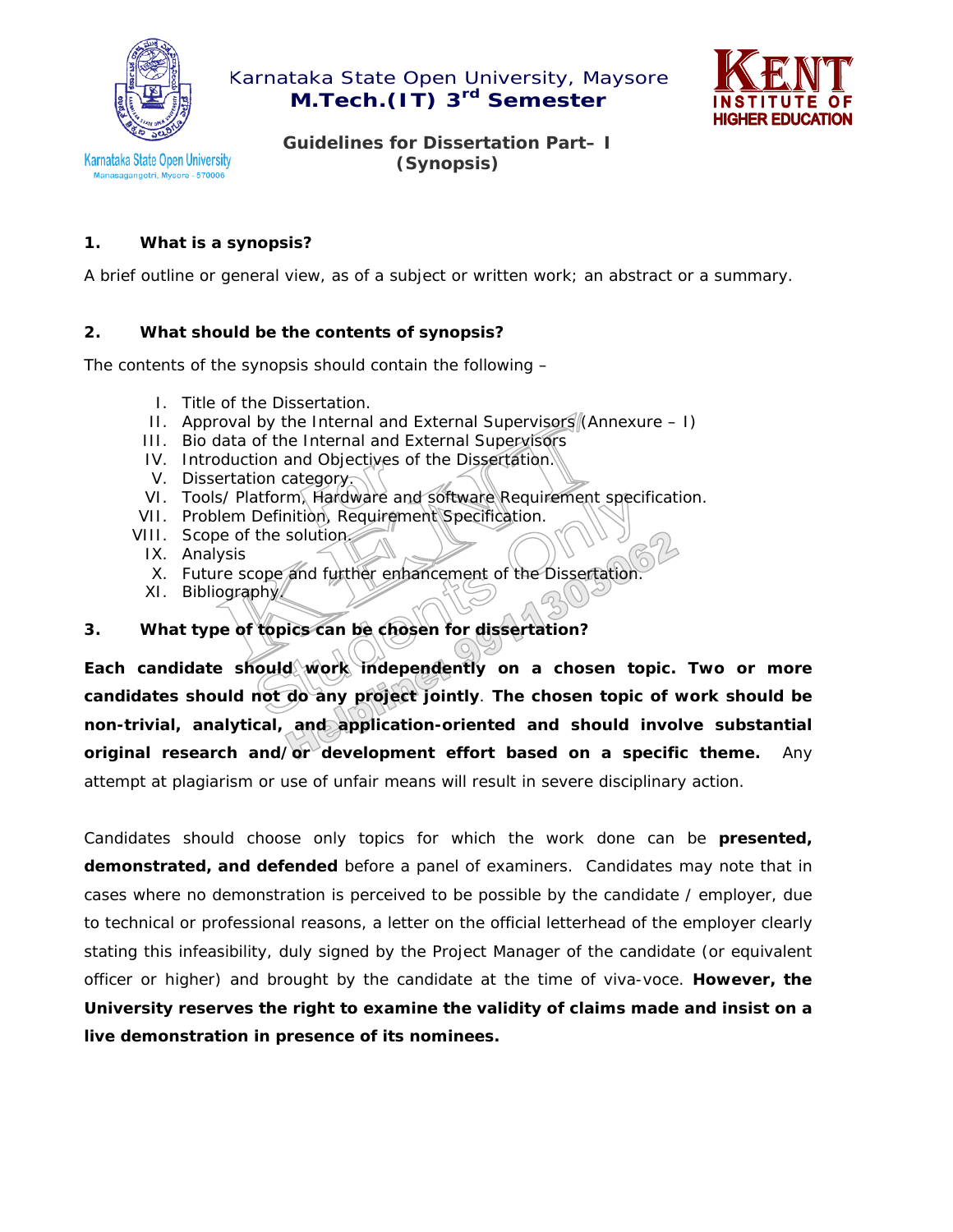



Karnataka State Open University sagangotri, Mysore - 570006

**Guidelines for Dissertation Part– I (Synopsis)** 

**Mere configuration, installation, testing and routine maintenance, support or management of systems or equipment will not be considered adequate for a Dissertation. Trivial, Small projects which are commonly done as assignments in courses are not acceptable as Dissertation. Mere survey of literature/data collection would also not be acceptable as a Dissertation.** 

- Work of the organization towards Certification of Quality Management (like ISO, CMM) should not be included. This will be viewed as organization's effort.
- The work undertaken should be clearly visible and should pertain to that work accomplished during the current semester.
- The work should not result in mere compilation of information pertaining to organization/project handled. It should be adequately described.

**Broad Areas for Dissertation 306** 

- 1. Artificial Intelligence
- 2. Computer Graphics
- 3. Compiler Construction
- 4. Computer Networking
- 5. Database Systems and Applications
- 6. Data Warehousing and Data Mining
- 7. E-Business
- 8. Embedded Systems
- 9. Pervasive Computing
- 10. Internetworking Technologies
- 11. Multimedia Computing
- 12. Network Security
- 13. Microprocessor Based System Design
- 14. Operating Systems
- 15.Real Time Systems
- 16.Software Engineering & Management
- 17.Software Testing and Quality Assurance
- 18.Software Architectures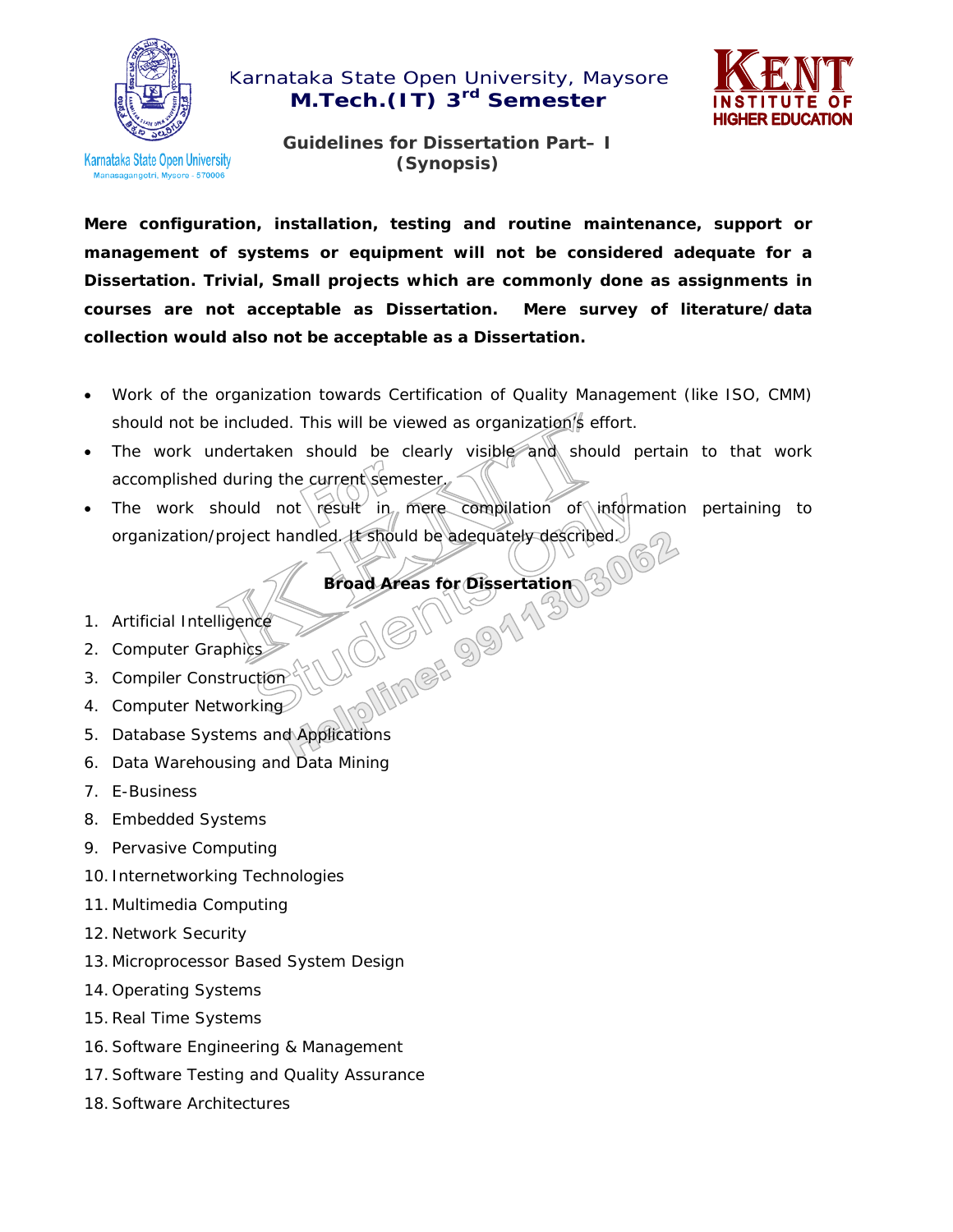



Karnataka State Open University sagangotri, Mysore - 57000

**Guidelines for Dissertation Part– I (Synopsis)** 

- 19.Wireless and Mobile Computing
- 20. Telecom Switching Systems and Networks
- 21.VLSI
- 22.Biometrics
- 23. Enterprise Resource Planning
- 24. Natural Language Processing
- 25. Object Oriented Analysis and Design

## **4. SUPERVISOR**

## **4.1 Supervisor for Dissertation**

Each student shall have two supervisors for dissertation. They shall be called as Internal<br>Supervisor and External Supervisor<br>4.2 Supervisor Qualification Supervisor and External Supervisor.

## **4.2 Supervisor Qualification**

The MTech IT faculty at the centre can be the internal supervisor of the student. The internal supervisor should be at least MTech in IT or Computer Science / Engineering or its equivalent or PhD in Computers with at least 3 years of teaching / industry experience.

The external supervisor should MTech in IT or Computer Science / Engineering or its equivalent or PhD in Computers with at least 5 years of teaching / industry experience. The external supervisor shall not be associated with the centre in any manner.

#### **4.3 Change of Supervisor**

In the event of the registered supervisor leaving the Institute for any reason or in the event of death of guide, guide may be changed with permission from the University.

#### **5. Procedure for approval of synopsis**